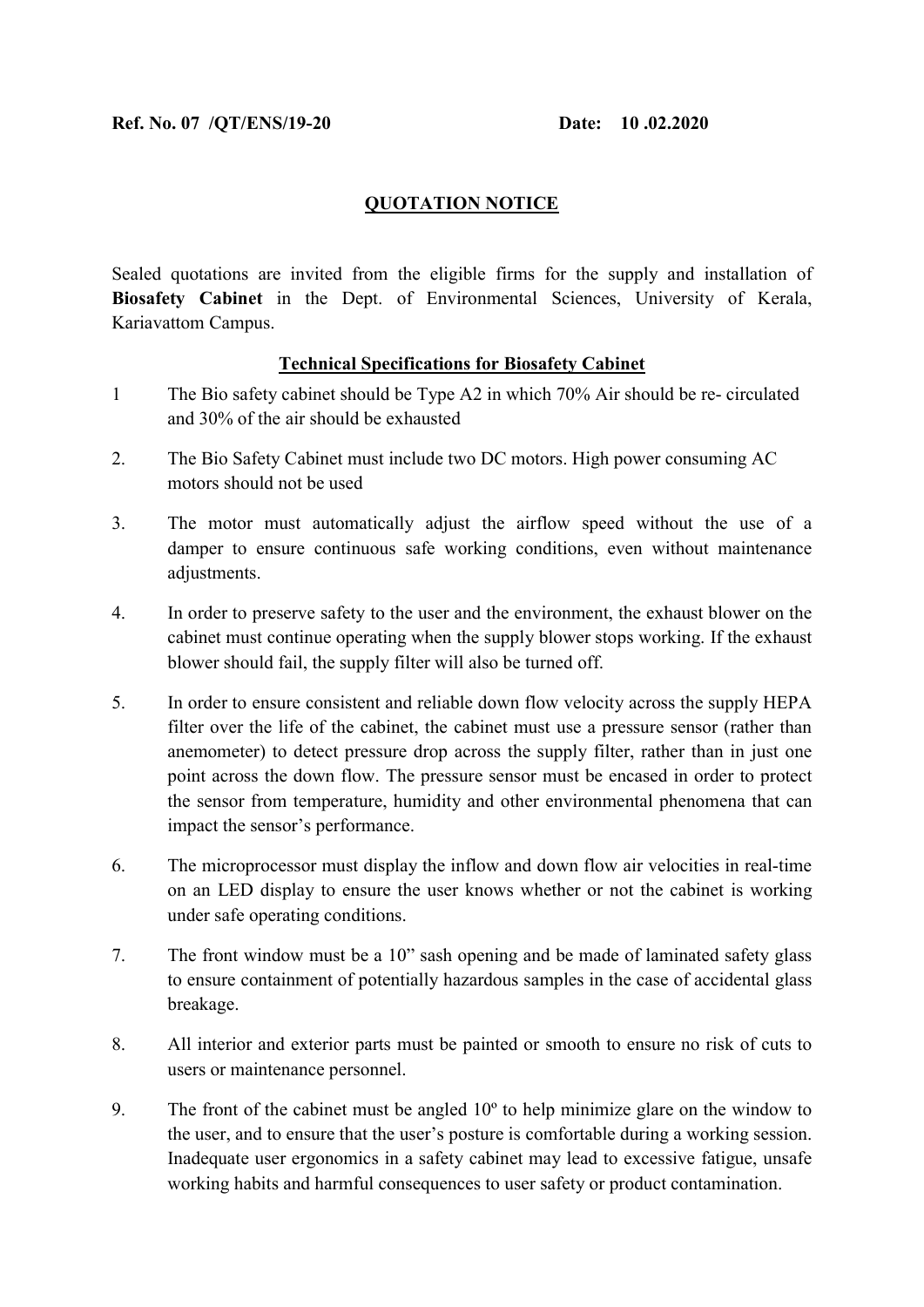- 10. The cabinet noise level must be less than 63 dB(A) for a 4 foot cabinet as measured in a sound proof room 12 inches in front of the cabinet and 15 inches above the work surface. Lower noise levels promote more comfortable and safer working habits of the user.
- 11. The Biosafety Cabinet should have microprocessor controller and same must be located on a slanted front panel so it is easy to see and reach from a seated working position in front of the cabinet.
- 12. The interior of the front window must be accessible for cleaning without requiring the user remove or support the window.
- 14. The biological safety cabinet must be capable of achieving current state-of-the-art in energy efficiency. A biological safety cabinet with lights on and fan at operating speed should consume less than 200 watts for a nominal four foot width and have a reduced energy mode for non-operational maintenance on containment in the work area.
- 15. The cabinet must automatically reduce fan/blower motor speed to 30% when the front window sash is in closed position to ensure reduced energy consumption when the cabinet is not in use.
- 16. In order to provide maximum effectiveness, efficiency and safety to laboratory Personnel, UV light must be programmable to allow for specific exposure times from 0 to 24 hours. The automatic shut off feature on the UV light saves money on replacement of the bulbs.
- 17. The Cabinet should have provision to fit taps for Vacuum, Water and Non Combustible Gas. Taps should be quoted as optional items
- 18. The Bio safety Cabinet should be NSF certified with listing on NSF website.
- 19. The Bio safety cabinet should incorporate HEPA filter of the class H 14 EN 1822 or better and having minimum efficiency of 99.995% at 0.3 µm particle size.
- 20. Approximate Dimension :Exterior 1500 H x 1300 W x 800 D; Interior 800 H x 1200 W x 500 D
- 21. Ventilation System Exhaust and Inflow air volume approx 300-350 CFM
- 22. Heat Emissions at 25ºC should be approx 0.2 KW or lesser.
- 23. The Bidders should provide details of Standard Warranty available
- 24. The cabinet Should be provided with Microprocessor controller and large LED display for inflow and Down flow air velocity and hours of operation, Audible and visual Alarms for HEPA filter failure, blower failure, airflow speed failure, Incorrect window position.